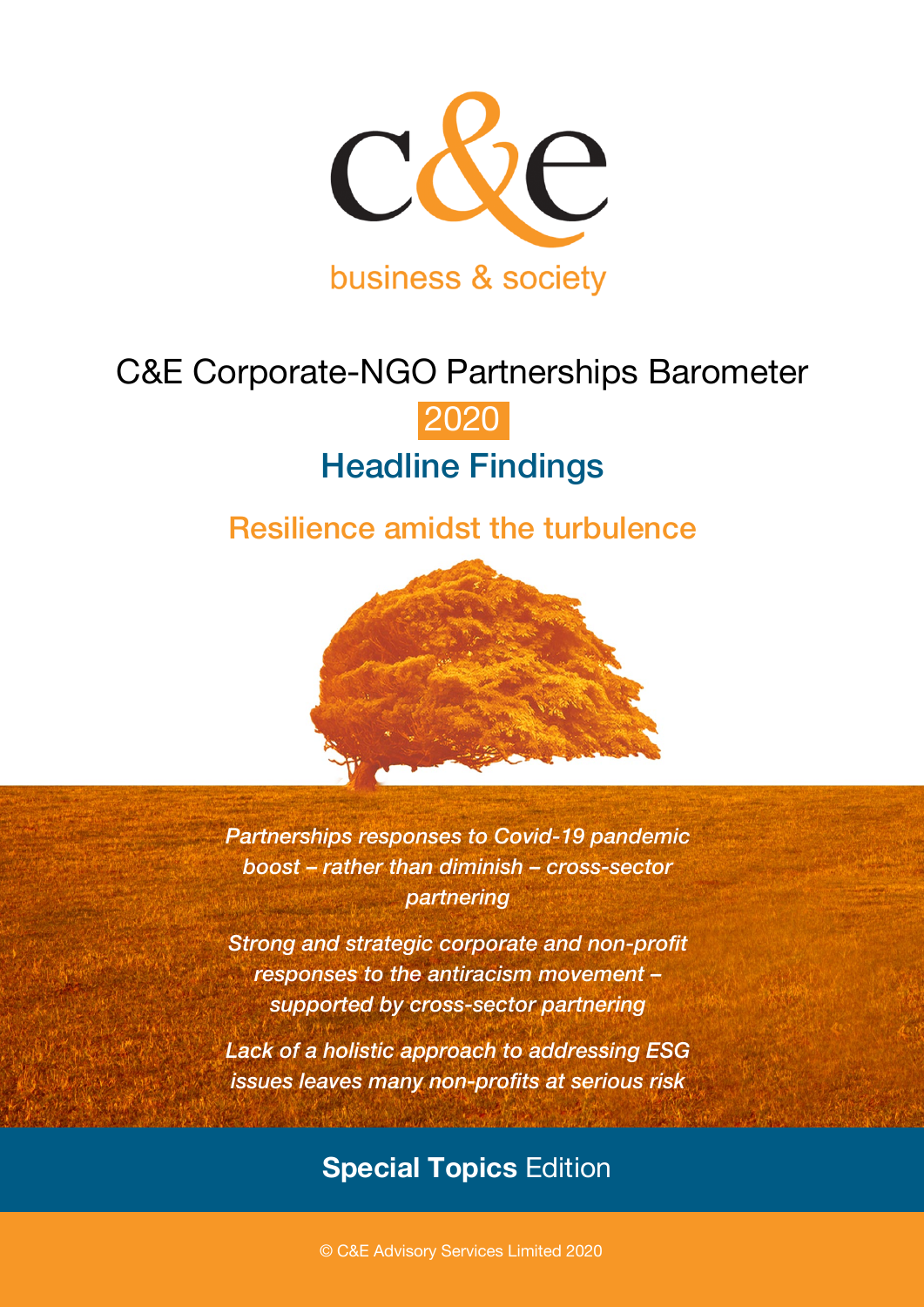



### Headline findings

#### Why partner?

*For corporates, reputation and credibility remain paramount (93%), whilst for NGOs, access to funding (96%) remains the key driver. But this year, some of the complementary aims and longer-term focus are down for NGOs - whilst corporates are less concerned about securing efficiency and effectiveness through partnerships.* 

Both corporates and NGOs report notably lower interest regarding 'access to new markets' as a reason for cross-sector partnering. However, they diverge on 'effectiveness' (creating more appropriate products and services) which sees a striking reversal (down 23% on last year) for companies, and an upswing (up 10%) as a reason for partnering on the NGO side.

#### Partnering practice and effectiveness

#### *Corporates again lead NGOs in depth and reach of partnerships*

The gradual shift in emphasis towards the creation of deeper, problem-solving partnerships continues, with 63% of corporates stating that their organisations are increasingly engaged in strategic partnerships designed to address core, mission-relevant or purpose-led issues in ways that create value for society, for themselves and for their NGO partners. This contrasts with NGOs where only a quarter (26%) report the same to be true. These findings are logically complemented by the fact that a larger percentage of NGOs than corporates (46% vs. 30%) believe that such a position is an aspirational one – and that their organisation is moving towards achieving it.

*Corporates and NGOs remain highly confident that partnerships help to improve business understanding*

Encouragingly, practitioners remain more or less unanimous (98% of corporates and 85% of NGOs) in their belief that their partnerships have helped corporate partners to enhance their understanding of the social / environmental issues that the partnerships have been designed to address.

*Strong majority of corporates and NGOs report that partnerships are helping to change business practices for the better*

Similarly, around two-thirds of corporate and NGO respondents (67% and 63% respectively) indicate that business practices have improved because of their engagement in partnerships. Again, this is highly encouraging, providing continued validation that businesses are taking greater action to improve their performance on social and environmental issues.

#### Non-profits: holistic environmental, social and governance (ESG) frameworks and plans

#### *The NGO approach to addressing ESG issues appear reactive and fragmented, rather than holistic*

Whilst many non-profits have clear, core social and environmental missions to which they dedicate resources and on which they often demonstrate outstanding results, it is often not evident how effectively such organisations perform on other ESG issues. For example, activities designed to achieve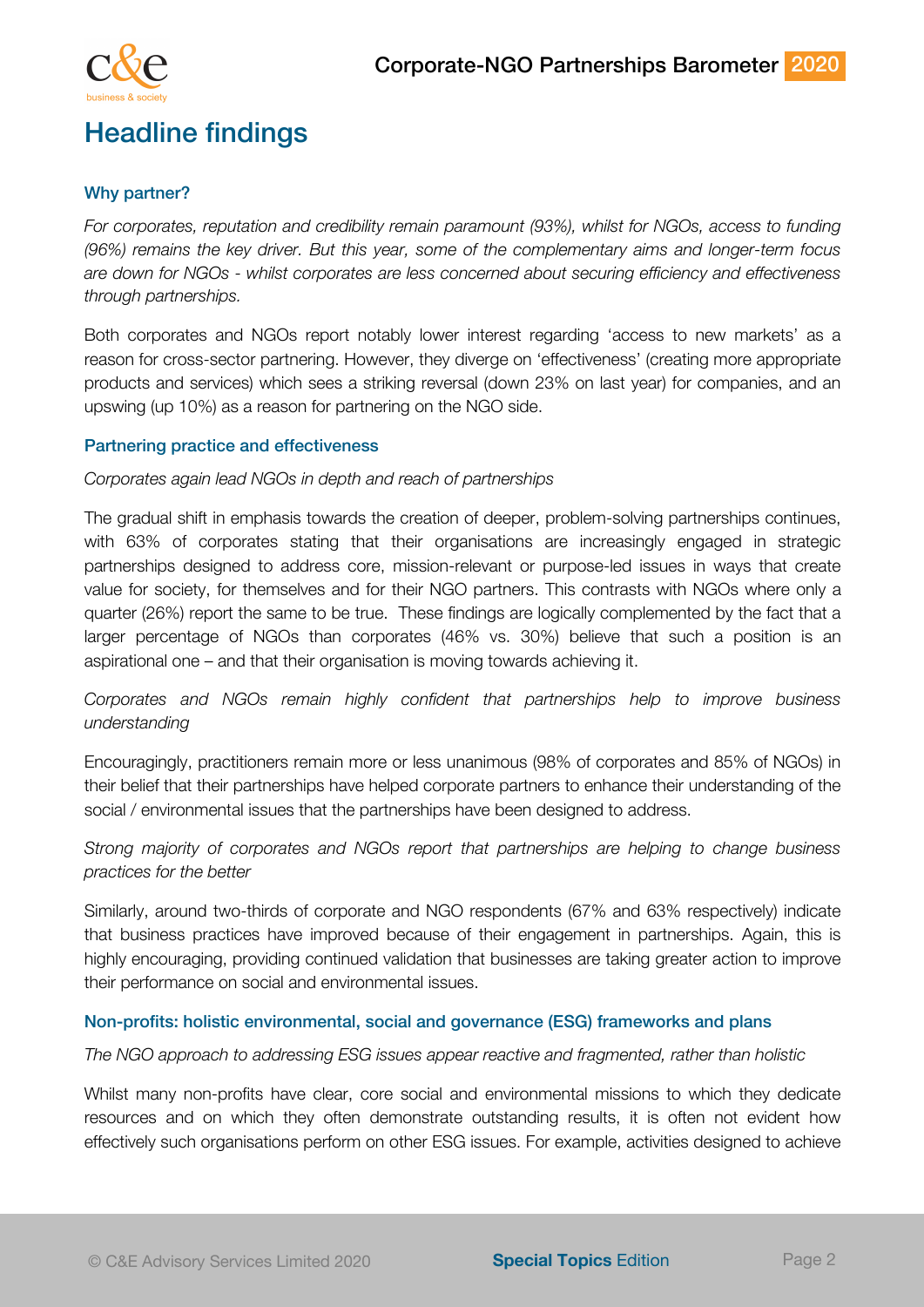### Corporate-NGO Partnerships Barometer 2020



desirable social outcomes may have harmful environmental effects – and vice versa, yet the benefits of taking a holistic approach to the planning and delivery of ESG practices have been well demonstrated.

We sought in this 2020 Barometer to establish whether non-profits have a holistic approach to their ESG practices – and the extent to which their corporate partners perceive this to be the case.

The Barometer found that over a third (37%) of NGOs and around a quarter (26%) of corporates state that their non-profit organisations or partners do *not* have a holistic ESG plan or framework in place. Just over a third of corporates and NGOs (35% and 37% respectively) believe their charities (or nonprofit partners) have holistic ESG plans in place, whilst 39% of corporates and 27% of NGO respondents are uncertain of their non-profit partners', or charities' status on this issue.

After several leading development organisations and charities have faced recent criticism for poor safeguarding, environmental, supply chain, and other practices, it is notable that such high proportions (around two-thirds) of non-profits appear not to take a holistic approach to tackling ESG issues – or poorly communicate their practices in this regard. We argue that this concerning finding represents a risk to non-profits. As they continue to plan for a post Covid-19 future, re-imagine their theories of change, and build new business models, we believe that that it is imperative for non-profits to think holistically about the importance of the ESG agenda for their future evolution.

#### The stars – the most admired corporate-NGO partnerships and partners

#### *Ambition, scale, impact, and relevance secure acclaim from partnership practitioners*

This year, for the second year running in an unprompted voting process, the Boots UK–Macmillan Cancer Support partnership has been voted the Most Admired Corporate-NGO Partnership by partnering professionals. But it is being strongly challenged for leadership by the Tesco-WWF collaboration which has moved up significantly year on year.

And in third place, is the Tesco Health Charity Partnership, with Cancer Research UK, the British Heart Foundation, Diabetes UK (just pipping 2018 winner and last year's runner-up GSK-Save the Children).

——————

#### **Special Topics**

#### The impact of the Covid-19 Pandemic

*Cross-sector partnering practitioners double down on tackling ESG issues following the global pandemic*

The 2020 Barometer sought to establish the impact of Covid-19 on corporate and non-profit approaches to ESG issues. Any fears that the pandemic and the resource-constrained times it has ushered in might lead to a down-grading of corporate or non-profit attention on ESG issues has not been borne out by the findings. Instead, the data reveals the opposite effect: the impact of the pandemic has been to make most companies and non-profits more actively engaged in addressing ESG issues. The effect is most pronounced on the corporate side, where an overwhelming 80% of businesses are more, or much more actively engaged in addressing ESG issues because of Covid-19. No corporate respondents reported lower levels of engagement on ESG issues.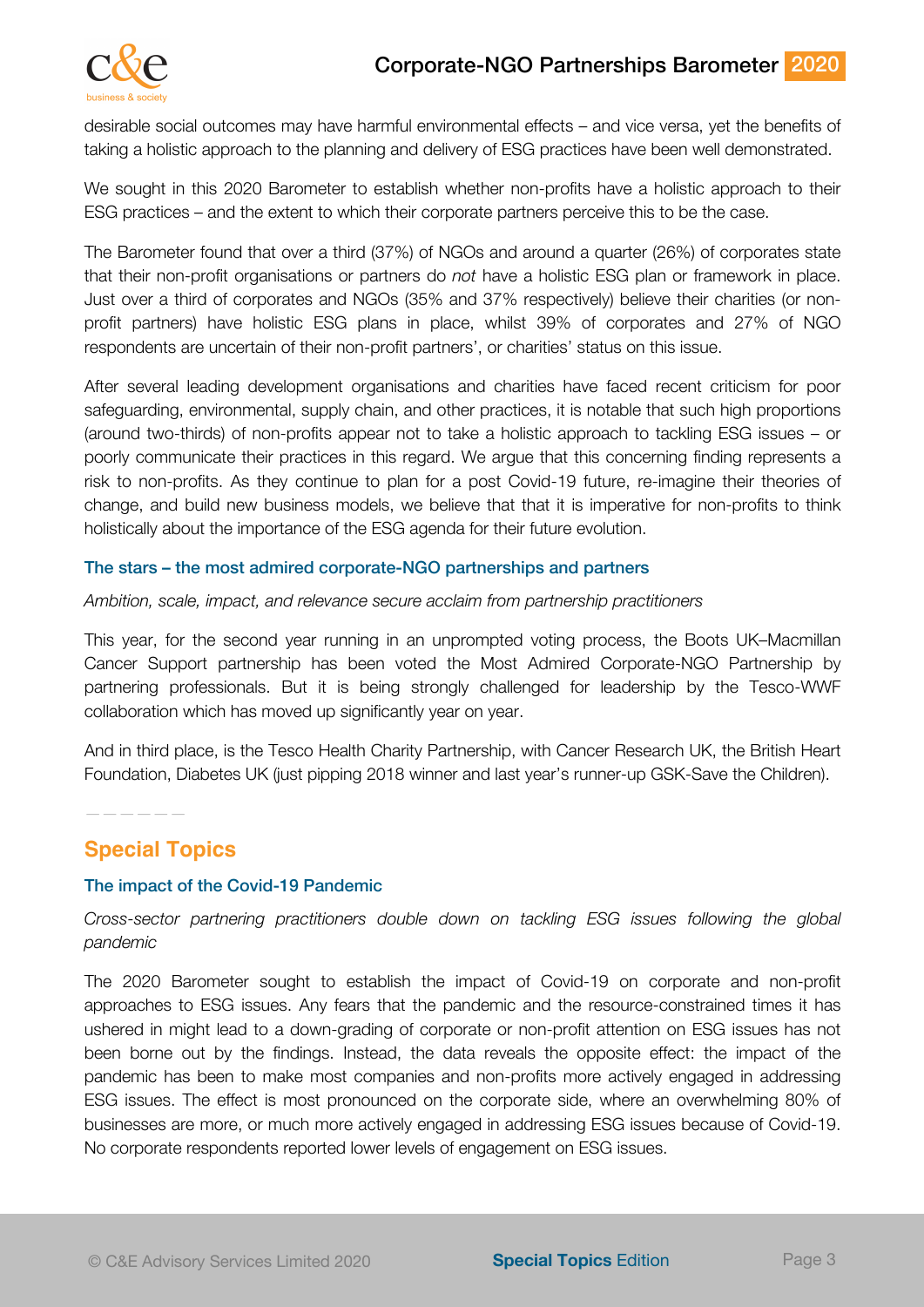



Responses on the non-profit side were also positive, if less decisive; 60% of NGOs report that their organisations are more, or much more actively engaged in addressing ESG issues because of Covid-19, with 38% indicating a neutral effect, and 2% less actively engaged.

#### *Social programming issues dominate corporate and NGO responses to Covid-19*

Unprompted responses indicate that for both companies and non-profits, issues related to social programming at the community level (from food and mental health provision, to re-skilling and tackling digital exclusion) have come very much to the fore in their enhanced response to ESG issues. There is, however, a risk that negative effects arise as non-profits, in particular, dial down on environmental issues in favour of seemingly more pressing social issues.

#### *Enhanced role for cross-sector partnering in corporate-NGO responses to Covid-19*

Cross-sector partnering is playing a vitally important role in organisations' responses to the pandemic. Nearly three-quarters of corporates and non-profits (70% and 72% respectively) report that they have increased or will increase their emphasis on partnering due to Covid-19.

#### *And the pandemic is changing how corporates and non-profits partner*

And in looking at the nature of partnerships and whether Covid-19 has changed *how* organisations engage in those partnerships, 81% of all NGOs assert that the pandemic has either changed or changed significantly, how their organisation partners with corporates (with the rest reporting no change).

The equivalent figure on the corporates' side is significantly lower, with nearly half (48%) reporting that the pandemic has changed, or significantly changed how they partner with non-profits. Just over half (52%) reported no changes in this regard.

Re-purposing existing partnerships; mobilising product, process and people assets; collective impact; and digital, tech, and pace emerge as important ways in which cross-sector partnerships are evolving in response to Covid-19.

#### The impact of the antiracism movement

Given the enormity of the world's response to the death of George Floyd during his forceful arrest by Minneapolis Police in May of this year, and public and media interest in the antiracism and the #BlackLivesMatter movement that followed, the 2020 Barometer included a section dedicated to examining corporate and non-profit responses to the issues raised, and the implications for crosssector partnering.

#### *Many companies and non-profits report that their organisations are making a strong and strategic response*

Responses from both companies and non-profits indicate that the vast majority of organisations are taking, or are set to take, clear steps in their response to the antiracism movement. Around three quarters of corporate respondents (74%) and over four-fifths of non-profits (85%) expect their organisation to make a fairly strong, or strong strategic response to the issues raised by the #BlackLivesMatter movement. Most of the rest of the responding corporates and NGOs expect that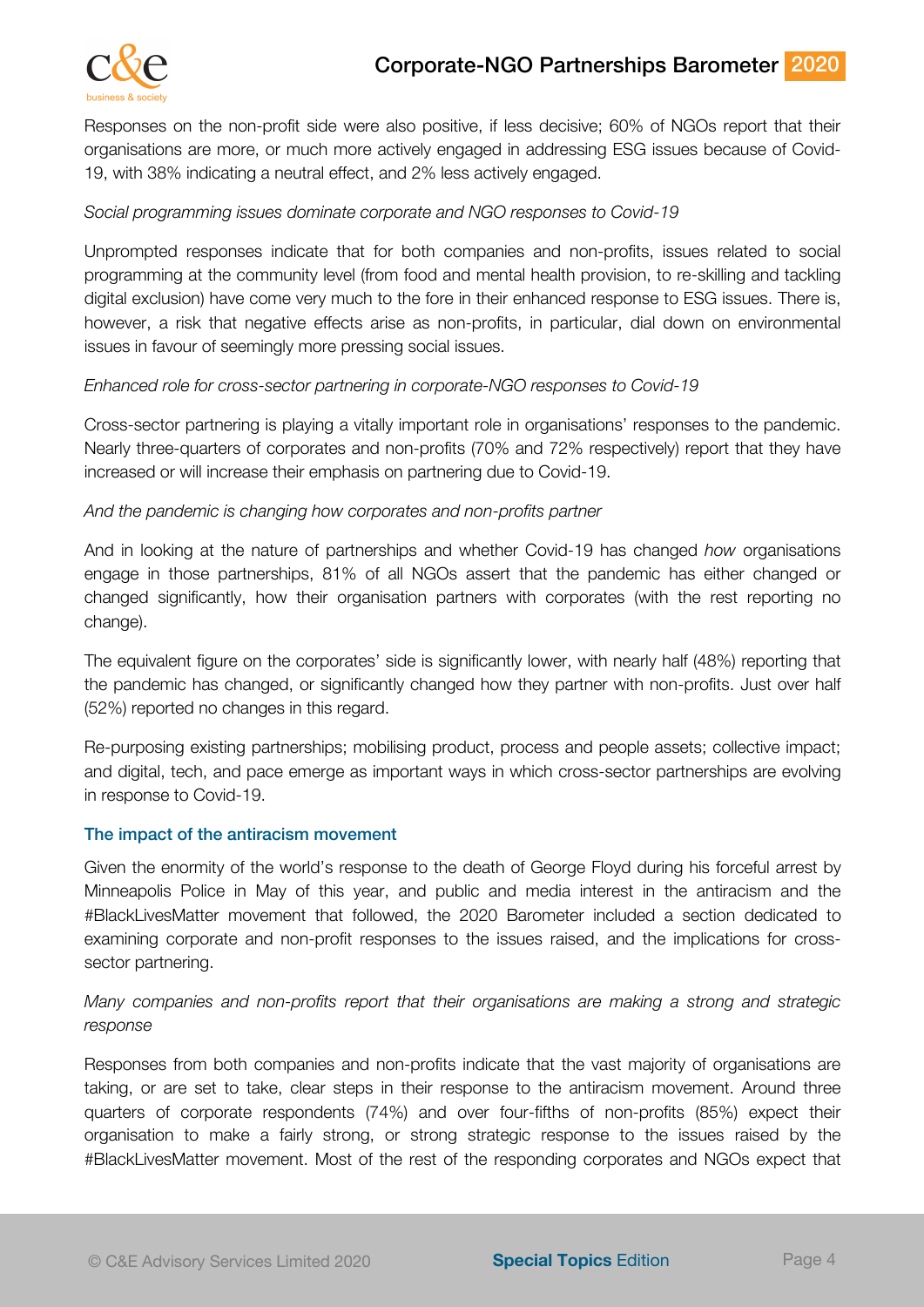

their organisation will make some response, with only 4% of organisations in each sector expecting no response from their organisations.

#### *Why?*

There are often multiple reasons for organisations committing to change in addressing the issues raised by the antiracism movement, but these reasons cluster around the moral case for social justice, pressure from employees, as well as the opportunity to better engage existing or access new service users and customers.

*A significant majority of companies and NGOs expect the issues raised by the #BlackLivesMatter movement to feature in their partnerships*

Overall, a significant majority of companies (66%) and NGOs (60%) expect the issues raised by the #BlackLivesMatter movement to feature in their partnerships – including on policy, advocacy, and programmatic areas.

——————

#### Medium-term prospects for corporate-NGO partnering

#### *Cross-sector partnerships likely to become even more important over the next three years*

The overwhelming majority of practitioners from both sides of the partnering arena expect that partnerships between companies and NGOs will become even more important over the coming three years.

More NGOs (98%) anticipate this growing rise in the importance of cross-sector partnering than their corporate counterparts, but nearly nine out of ten (87%) corporates expect that partnerships between the sectors will play a more or much more important role in the coming three years.

Approximately nine out of ten corporates and NGOs cite the need to leverage each others' assets to maximise the mutual benefit, and pressure on companies to demonstrate societal consideration within business practices as the likely key drivers for the continuing importance of cross-sector partnerships.

#### *Increases in investment on the way*

Two-thirds (65%) of corporates and around three-quarters (76%) of NGOs expect their organisation to increase or significantly increase their investment (commitment, time, resources, etc.) in cross-sector partnering over the next three years. A striking sentiment, given the headwinds presented by Covid-19 and other economic and political uncertainties.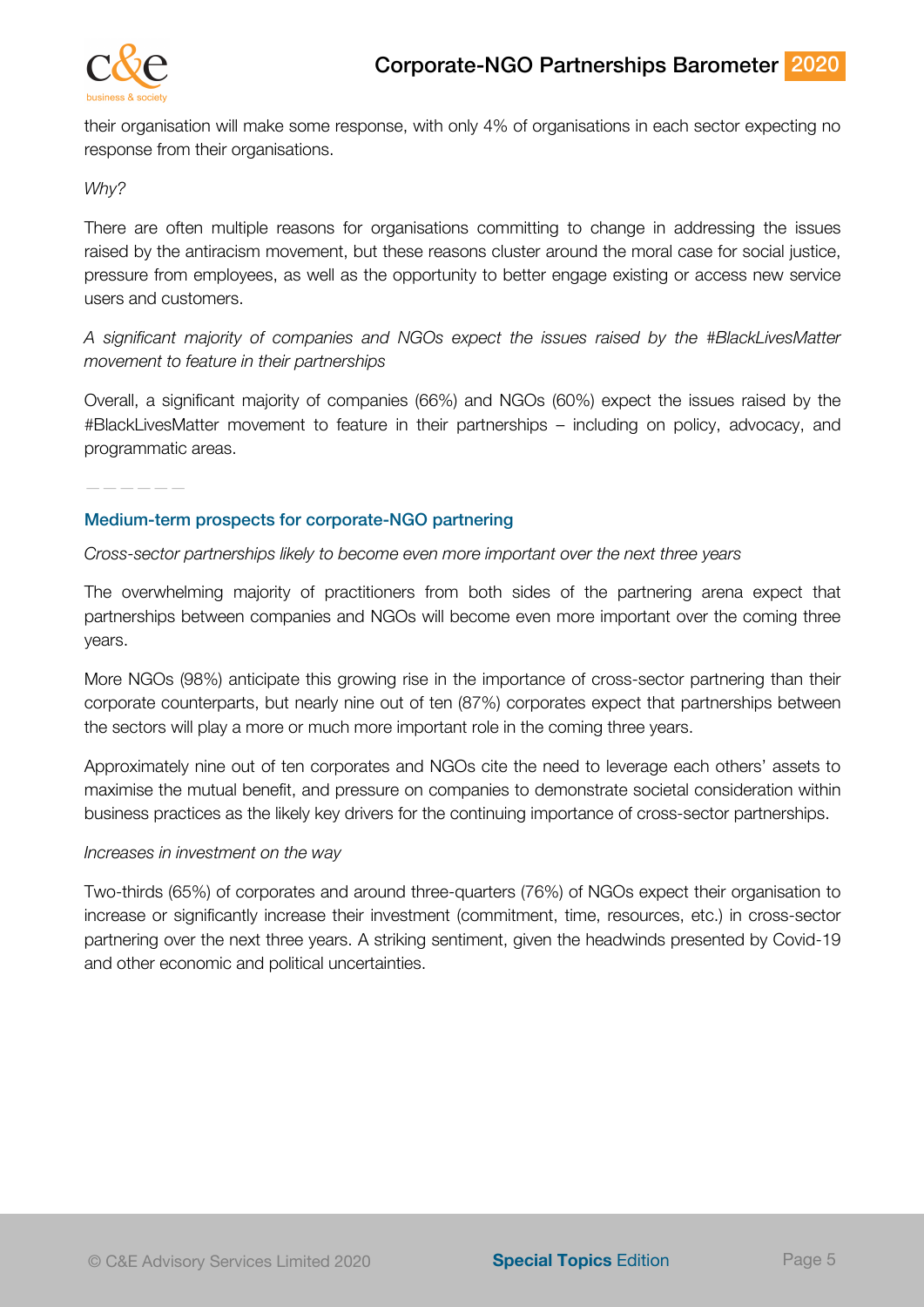

#### **About C&E Advisory**

C&E is a leading specialist 'business and society' consultancy. We work with some of the world's foremost businesses, NGOs and High Net-Worth Individuals, helping them secure sustainable value – shareholder, social and environmental. Our practice areas cover strategy, programme design, oversight and reviews, performance measurement and reporting, high performance team development and leadership coaching.

And because today's challenges and opportunities require new ways of thinking, C&E is particularly adept at inspiring and enabling sometimes surprising cross-sector collaborations. We have advised – and continue to advise – on some of the world's leading and best-known corporate-NGO partnerships. C&E also advises on all aspects of the shared value agenda.

#### www.candeadvisory.com

#### **About the Barometer**

#### **Methodology**

The C&E Corporate-NGO Partnerships Barometer 2020 was compiled using responses to a confidential online survey of 110 leading UK-based companies and NGOs engaged in corporate-NGO partnerships. The survey was supplemented by two roundtable discussions providing qualitative insights.

The number of respondents reflects an ever-growing interest in the corporate-NGO partnering agenda. Practitioners on both sides of corporate-NGO partnerships clearly have a keen interest in the Barometer because it allows them to have a sector-wide perspective on the evolution of the crosssector partnering landscape.

This year's survey included a mixture of new and previously asked questions. Thanks to this combination of questions we have been able to identify new challenges and opportunities in partnering, whilst simultaneously enabling accurate and effective comparison of data against Barometer readings from previous years.

The online survey and roundtables took place during July 2020.

#### **The Sample**

The online survey was undertaken by 110 respondents all of whom were involved in cross-sector partnerships. Of these, corporate sector respondents were drawn mainly from the FTSE100, Interbrand's Best Global Brands Ranking, and Business in the Community's Corporate Responsibility Index. NGO respondents were drawn mainly from the leading UK charities – by brand and revenue ranking. Our sincere thanks to all who took part.

The distribution of 48% corporate (including 1% other which refers to Corporate Foundations) and 52% NGOs is well balanced.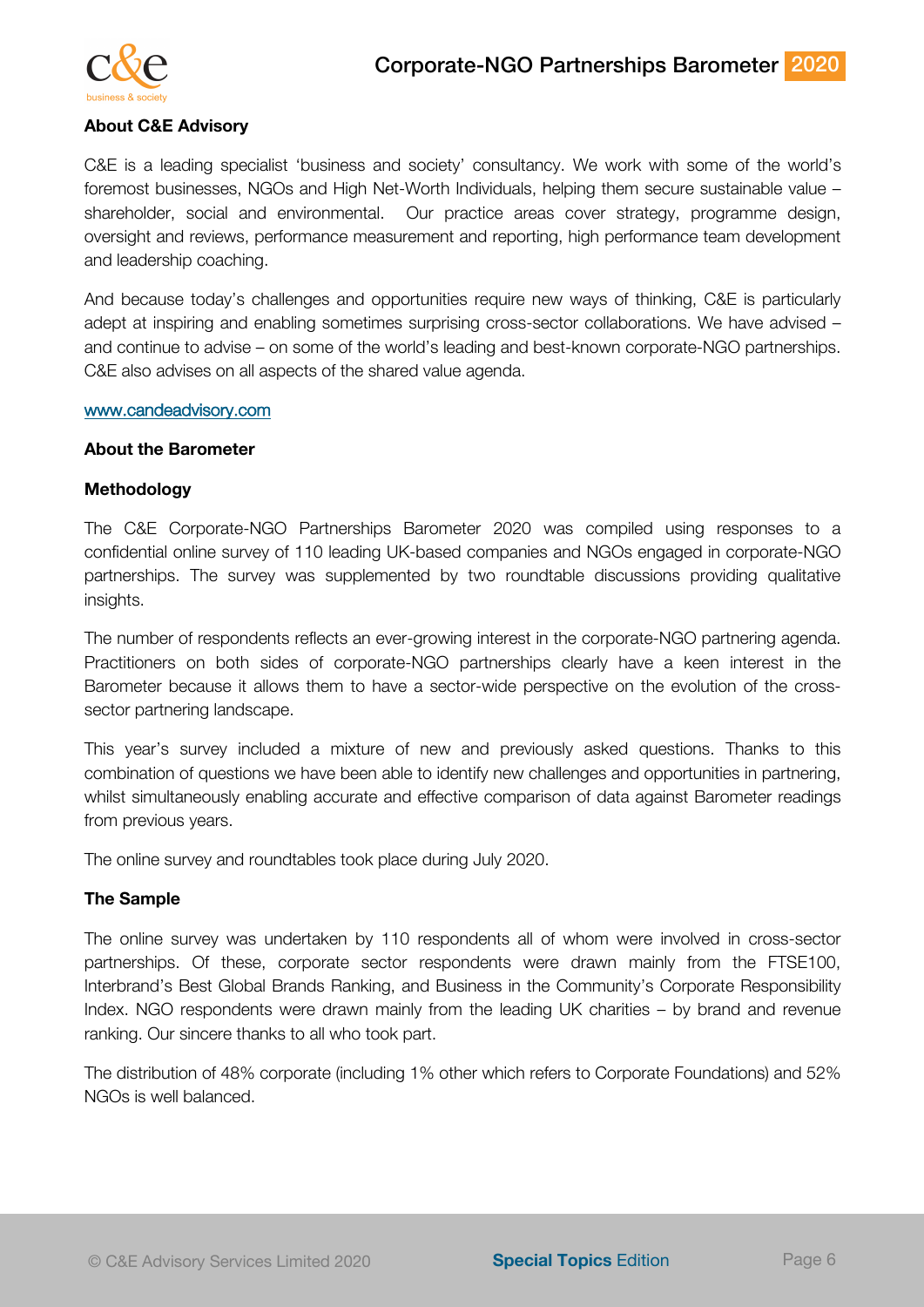

#### **Figure 18: Sector representation**



*Are you completing this survey on behalf of a "not for profit" organisation (NGO) or a corporate?*

Respondents to the survey held a diverse range of professional roles all directly engaged in or overseeing corporate-NGO partnerships from a senior level.

#### Figure 19: Respondent's roles